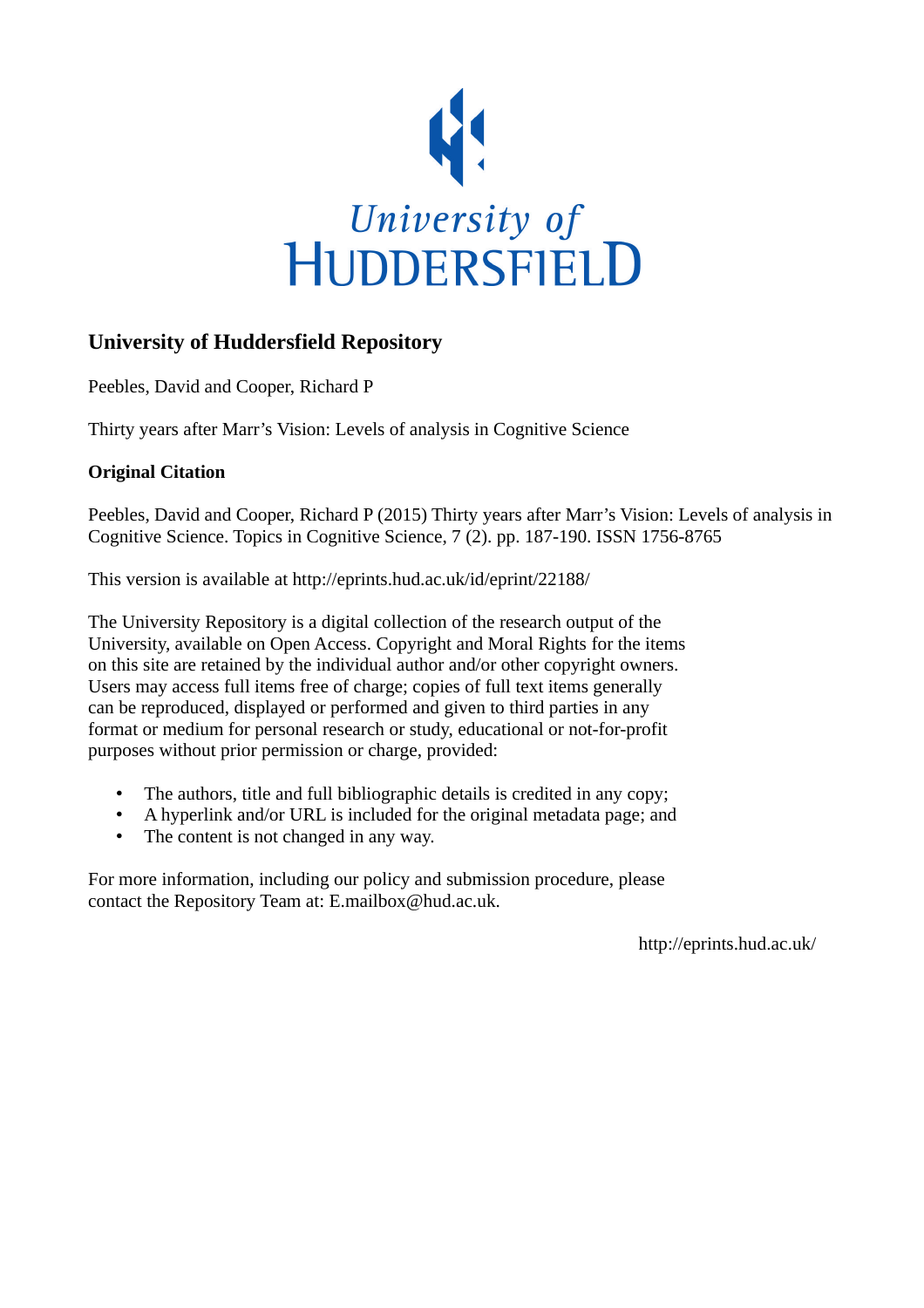# Thirty years after Marr's Vision: Levels of analysis in Cognitive Science

David Peebles Department of Behavioural and Social Sciences, University of Huddersfield, Queensgate, Huddersfield, HD1 3DH, UK.

Richard P Cooper Department of Psychological Sciences, Birkbeck, University of London, Malet Street, London, WC1E 7HX, UK.

Thirty years after the publication of Marr's seminal book Vision (Marr, 1982) the papers in this topic consider the contemporary status of his influential conception of three distinct levels of analysis for information processing systems, and in particular the role of the algorithmic and representational level with its cognitive-level concepts. This level has (either implicitly or explicitly) been downplayed or eliminated both by reductionist neuroscience approaches (from below) that seek to account for behaviour from the implementation level and by Bayesian approaches (from above) that seek to account for behaviour in purely computational-level terms.

#### Introduction

The origin of this topic is a symposium that took place at the 34th Annual Conference of the Cognitive Science Society in Sapporo in 2012. The aim of the symposium was to acknowledge the 30th anniversary of David Marr's landmark posthumous book Vision (Marr, 1982) and to take the opportunity to consider the contemporary relevance of his influential conception of three distinct levels of analysis for information processing systems.

Marr's "tri-level hypothesis" (Dawson, 1998), that information processing systems can be analysed in terms of the problems that they solve (Marr's computational level), the representations and processes by which they solve them (the algorithmic and representational level), and the physical instantiation of these representations and processes (the implementation level) has been reformulated several times in the subsequent thirty years (e.g., Anderson, 1990; Newell, 1982; Pylyshyn, 1984) and remains a core tenet of cognitive science.

Although Marr's proposal is still widely accepted, the rapid developments that have occurred in neuroscience and Bayesian probabilistic analysis over the last decade have led to a number of questions being raised concerning the relative value of the three levels of analysis and the relationships between them. In particular, the role of the algorithmic and representational level, with its cognitive-level concepts, has (either implicitly or explicitly) been downplayed or eliminated both by reductionist neuroscience approaches that seek to account for behaviour without an algorithmic and representation level distinct from the implementation level (e.g., Bennett & Hacker, 2006) and by Bayesian approaches that model cognition using probability theory (e.g., Griffiths, Kemp & Tenenbaum, 2008; Oaksford & Chater, 2007).

This topic brings together eleven contributions that reexamine the role of the algorithmic and representational level in contemporary cognitive science. Five of those contributions (Bechtel & Shagrir; Eliasmith & Kolbeck; Gray Hardcastle & Hardcastle; Griffiths, Lieder, & Goodman; Love) are based on material presented in the symposium. Six further contributuions (Anderson; Baggio, van Lambalgen & Hagoort; Bickle; Cooper & Peebles; French & Thomas; Samuelson, Jenkins & Spencer) present perspectives not covered at the Sapporo meeting. The resulting papers represent a range of contemporary responses from the main disciplines in cognitive science, including philosophy (Bickle; Bechtel & Shagrir; Gray Hardcastle & Hardcastle), cognitive neuroscience (Love; Baggio, van Lambalgen & Hagoort), cognitive modelling (Cooper & Peebles; Love; French & Thomas), neural modelling (Eliasmith & Kolbeck; Gray Hardcastle & Hardcastle), Bayesian modelling (Griffiths, Lieder, & Goodman), dynamical systems theory (Samuelson, Jenkins & Spencer) and vision science (Anderson).

### The papers

A number of themes can be discerned from the eleven papers. Two papers discuss the implications of contemporary theories of emergence for Marr's tri-level hypothesis. The first, by Samuelson, Jenkins and Spencer, does so from

Correspondence concerning this article should be addressed to David Peebles, Department of Behavioural and Social Sciences, University of Huddersfield, Queensgate, Huddersfield, HD1 3DH, UK. Electronic mail may be sent to d.peebles@hud.ac.uk.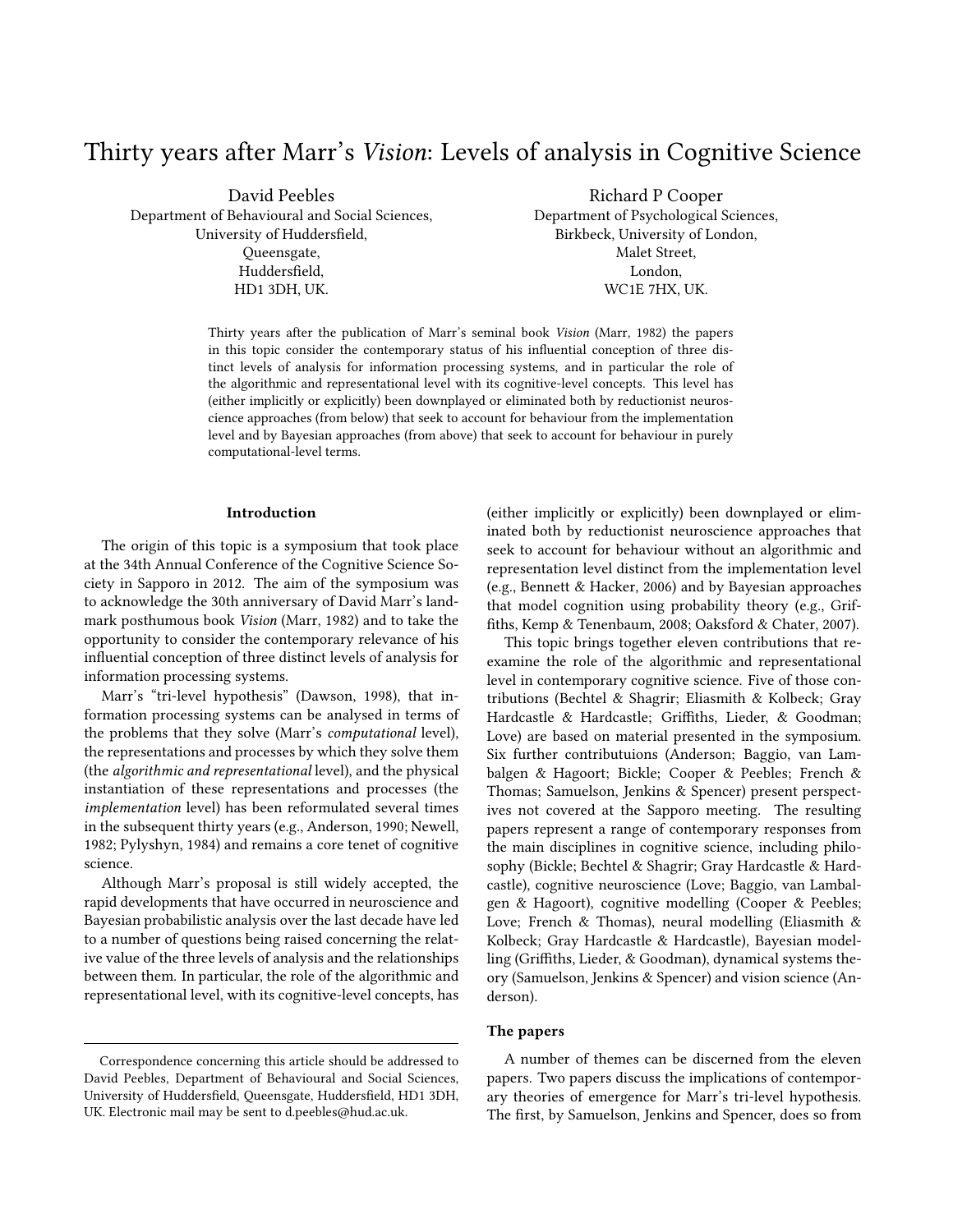the perspective of dynamic systems theory (specifically dynamic field theory), and argues that the view of cognition and behaviour as the emergent outcome of the dynamic interaction of multiple components over time proposed by this approach provides a viable alternative to the traditional Marrian conception of levels of analysis starting with the computational level.

The second paper, by French and Thomas, identifies dynamic interactions across levels—in particular the bottomup emergence of higher-level structures from lower level components, and the subsequent interactions of these emergent structures with the lower level components from which they emerge—as a property missing from Marr's analysis that contemporary cognitive science must address and explain.

Four papers discuss the relationship between theories at different levels of analysis, and in particular what constitutes an appropriate strategy for connecting models at the computational level with theories at lower levels. Griffiths, Lieder and Goodman suggest a top-down strategy which starts by generating the abstract ideal model at the computational level and then identifies models at the algorithmic and representational level that approximate the ideal solution but which are constrained in terms of the resources available.

In contrast, Love argues that the algorithmic and representational level is the appropriate place to develop integrative theories to both the lower and higher levels. He provides examples of such integration, drawing on research in computational modeling and neuroimaging, and suggests that the blurring of the boundaries between levels created by these models may call into question the value of Marr's tripartite distinction. In a related vein, Cooper and Peebles, argue that integrated cognitive architectures such as ACT-R that provide strong, empirically grounded constraints on rational theories and also have theoretical links with neural level theories and data, are the essential bridge for linking the algorithmic and representational level to the computational and implementational levels.

The fourth paper of this type, that by Gray Hardcastle and Hardcastle, uses a case study – a neural model of the cortico-striatal circuitry held to underlie impulsivity and behavioral inhibition – to evaluate the strengths and weaknesses of each of Marr's levels from the perspective of contemporary cognitive science. While they find broad support for Marr's approach, they also argue for some updating of it. First, they suggest that Marr's computational level should be extended to include a description of how the system breaks down following neural damage. Second, they emphasize that cognition is not a feed-forward process that is disconnected from behavioral context and driven by the transformation of representations (as the Marrian approach assumes). This suggests greater interaction between levels

than might follow from a simplistic application of Marrian analysis.

A third theme concerns the nature of specific levels, and in particular the nature of the computational level. While approaches to this level based on probability theory supplemented with Bayes' theorem have been the focus of much recent work (e.g., Griffiths et al., 2008; Oaksford & Chater, 2007), this approach has itself also been a target of much recent criticism (e.g., Bowers & C. J. Davis, 2012; Eberhardt & Danks, 2011; Jones & Love, 2011; Marcus & E. Davis, 2013). Two papers in this topic take issue with Bayesian accounts of the computational level. Anderson notes the goal-directed nature of the computational level and criticizes many contemporary (primarily Bayesian) accounts for failing to distinguish between tasks shaped by natural selection and evolutionary "by-products". In contrast, Baggio, van Lambalgen and Hagoort argue that propositional logic provides a more satisfactory account of the computational level than probability theory, linking accounts based on logic to other levels through behavioral and neural data.

Three papers present contrasting views on the question of whether all three of Marr's levels are necessary. Bickle claims that advances in molecular biology and neuroscience support reductionist explanations of cognitive functions which eliminates the need for algorithmic and representational and computational explanations. In contrast, Bechtel and Shagrir argue that each of Marr's three levels makes an important and non-redundant contribution to cognitive explanation, particularly in understanding environmental influences on cognitive mechanisms. Finally, Eliasmith and Kolbeck argue that, contrary to some interpretations, Marr sought to integrate his three levels, with each providing constraints on the others, and use their own work to demonstrate the integration of high-level functional and detailed mechanistic explanations.

This summary of themes does not do justice to the integrative nature of many of the contributions. For example, Love also touches on this issue of the necessity (or otherwise) of all levels, while Gray Hardcastle and Hardcastle also consider relations between levels with their neural model of cortico-striatal circuitry. However, it is clear from the contributions that 30 years on many researchers still consider that Marr's levels are essential to cognitive scientific explanation. That is, there remains broad agreement that neither the computational level nor the implementation level (alone or in conjunction) can provide a full account of cognitive processes, and the algorithmic and representational level remains essential to bridge between implementation and function.

#### References

Anderson, J. R. (1990). The adaptive character of thought. Hillsdale, NJ: Lawrence Erlbaum Associates.